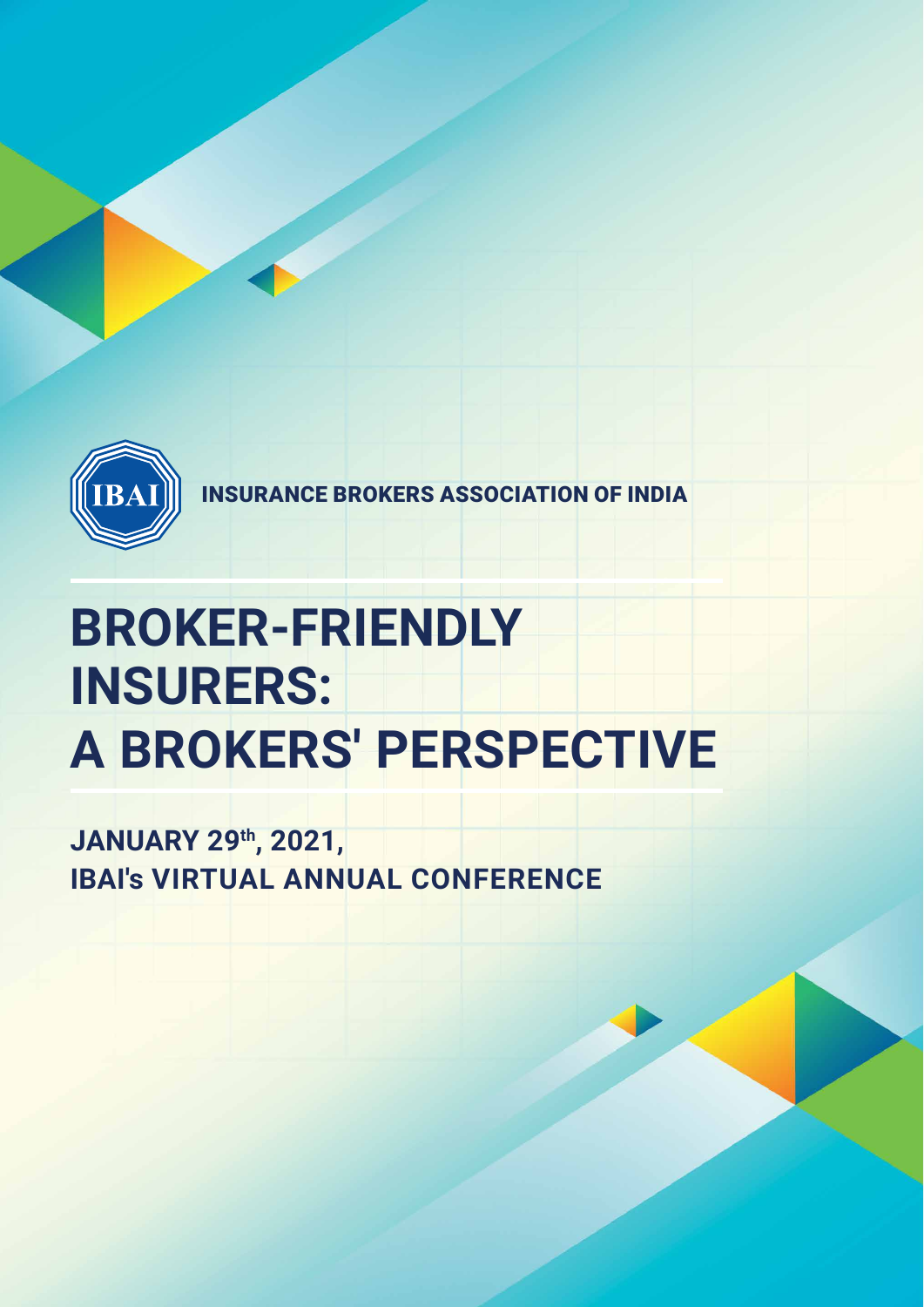## **ABOUT IBAI**

Insurance Brokers Association of India (IBAI) is the only apex body of licensed Insurance Brokers recognized by the Insurance Regulatory and Development Authority of India (IRDAI). As per the IRDAI (Insurance Brokers) Regulations, 2018, all licensed brokers are required to be members of IBAI.

#### **IBAI's vision: To make broking a preferred channel for customers by promoting the highest standards of professionalism among members.**

IBAI's main objectives are to promote interaction among broker members and to encourage, promote, facilitate and protect the interests of the members of IBAI. The IBAI provides an avenue to members for further education and training in all fields of insurance & reinsurance.

IBAI is a member of Indian Merchants Chambers (IMC) Mumbai, Bombay Chamber of Commerce and Industry (BCCI) Mumbai, Confederation of Indian Industry (CII) and Federation of Indian Chambers of Commerce and Industry (FICCI).

Direct Insurance Brokers, Composite Insurance Brokers and Reinsurance Brokers (totaling 485 licensed insurance brokers as on December 31<sup>st</sup>, 2020) are members of IBAI. Only those insurance brokers who are licensed by the IRDAI are considered for admission into the membership of IBAI.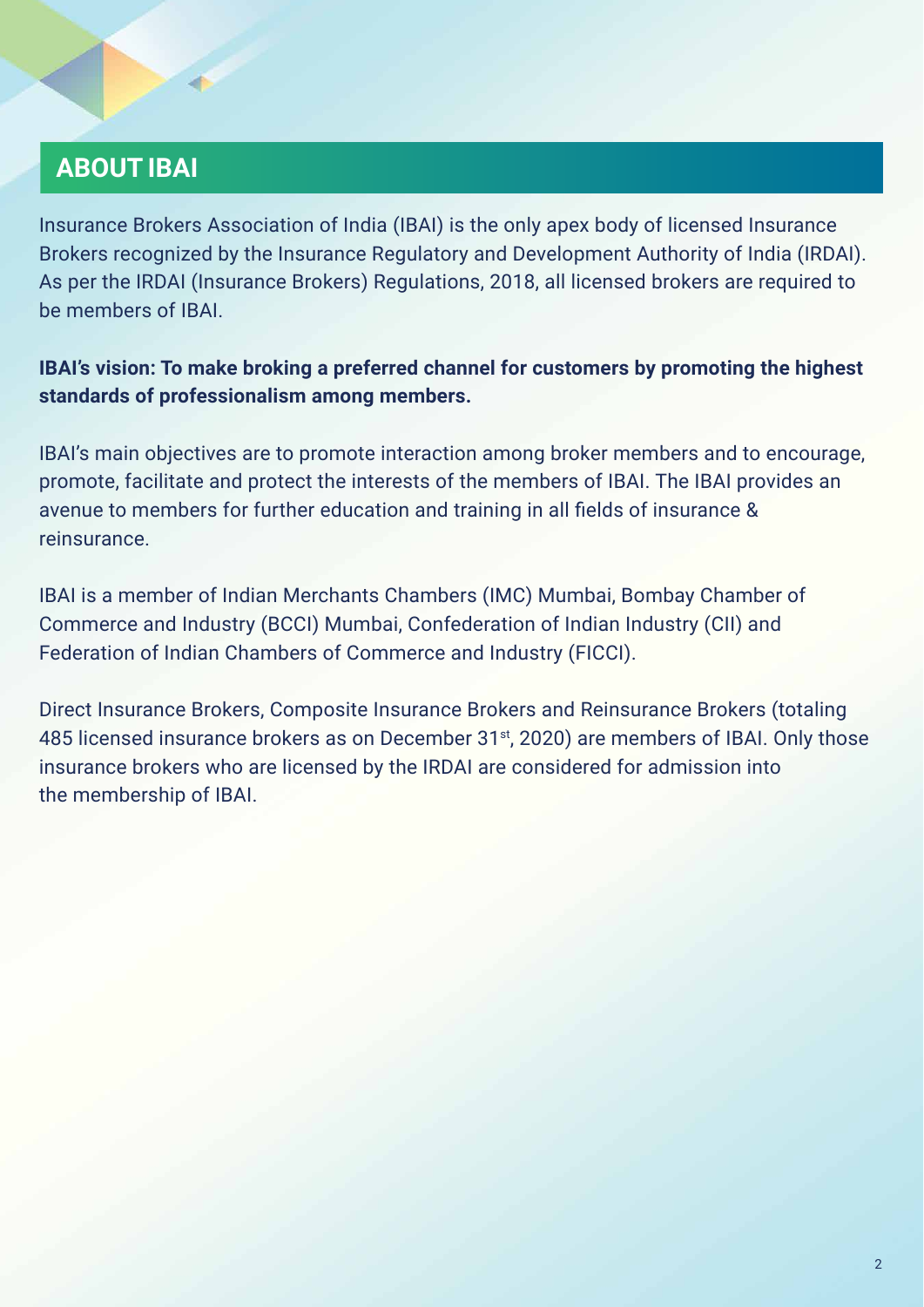## **ABOUT THE IBAI BROKER-FRIENDLY INSURER SURVEY 2021**

This survey is continuation of the previous surveys released in 2018, 2019 and 2020. The survey provides a unique broker's perspective on insurers and their relative strengths.

It captures information on factors that are typically difficult to analyze but important in insurance.

#### **METHODOLOGY**

- The results are based completely on a broker survey.
- 178 broker members responded 60% were Principal Officers, Managing Directors or Directors. 40% were senior executives in underwriting or sales. Total respondents were 208.
- The Net Promoter Score concept has been used for the broker survey  $-$  in this concept the net score of an insurer is the number of recommenders who gave a score of 9 or 10 minus the number of detractors who gave a score of 6 or less.
- Life insurers are excluded from the survey.
- The NPS survey for 2018, 2019, 2020 and 2021 has been normalised for responses received, so that data across years is comparable.
- We have rounded off the normalised NPS score.

#### **SCORING METHODOLOGY**

| Rating | <b>Score Percentile</b>          |
|--------|----------------------------------|
| A      | 76 - 100 percentile (Quartile 1) |
| B      | 51 - 75 percentile (Quartile 2)  |
| C      | 26 - 50 percentile (Quartile 3)  |
| D      | 0 - 25 percentile (Quartile 4)   |

Note: If multiple insurers on the rating cusp have the same score, we have rated all these insurers upwards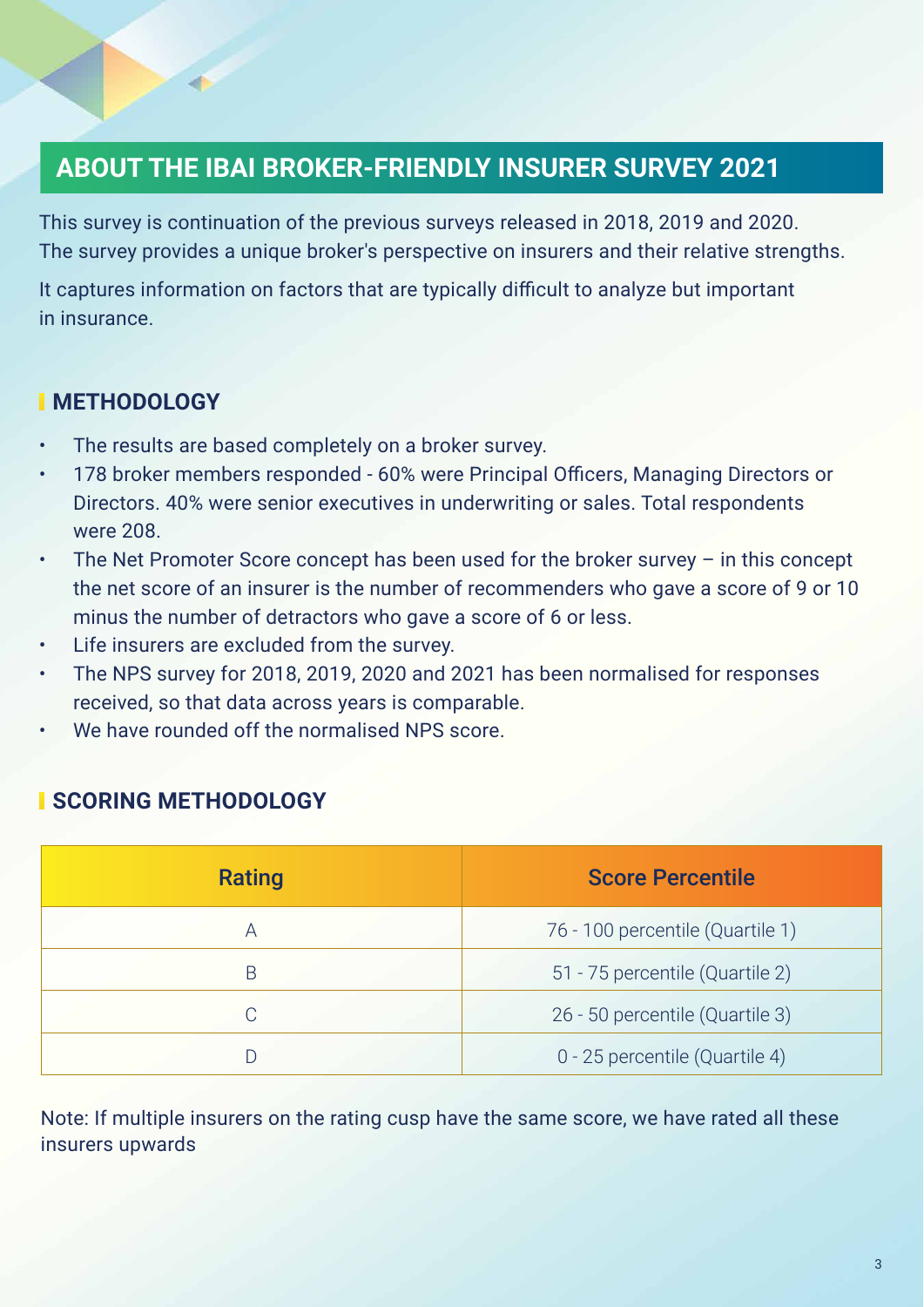# **SURVEY QUESTIONS**

|                                        |                                             | The focus is on Policyholder and Broker-orientation                                                                                                                              |
|----------------------------------------|---------------------------------------------|----------------------------------------------------------------------------------------------------------------------------------------------------------------------------------|
| <b>Broker-oriented</b><br>distribution | $1_{-}$<br>3 <sub>1</sub><br>4 <sup>1</sup> | Overall recommendation<br>Fairness and payment of rewards<br>Integrity, particularly non-poaching of renewal clients<br>Timely and accurate brokerage & GST payment              |
| <b>Claim and grievance</b><br>handling | 5.<br>6.<br>7 <sub>1</sub>                  | Health claims and grievance handling<br>Corporate claims and grievance handling<br>Responsiveness on claims; including the processes<br>of data collection and surveyor handling |
| <b>Quality of policy</b><br>placement  | 9.                                          | Competitive pricing & coverages<br>Timely turnaround of RFQs and accurate<br>endorsements                                                                                        |
| Technology                             | 10.                                         | Technology capabilities & digital business<br>platforms                                                                                                                          |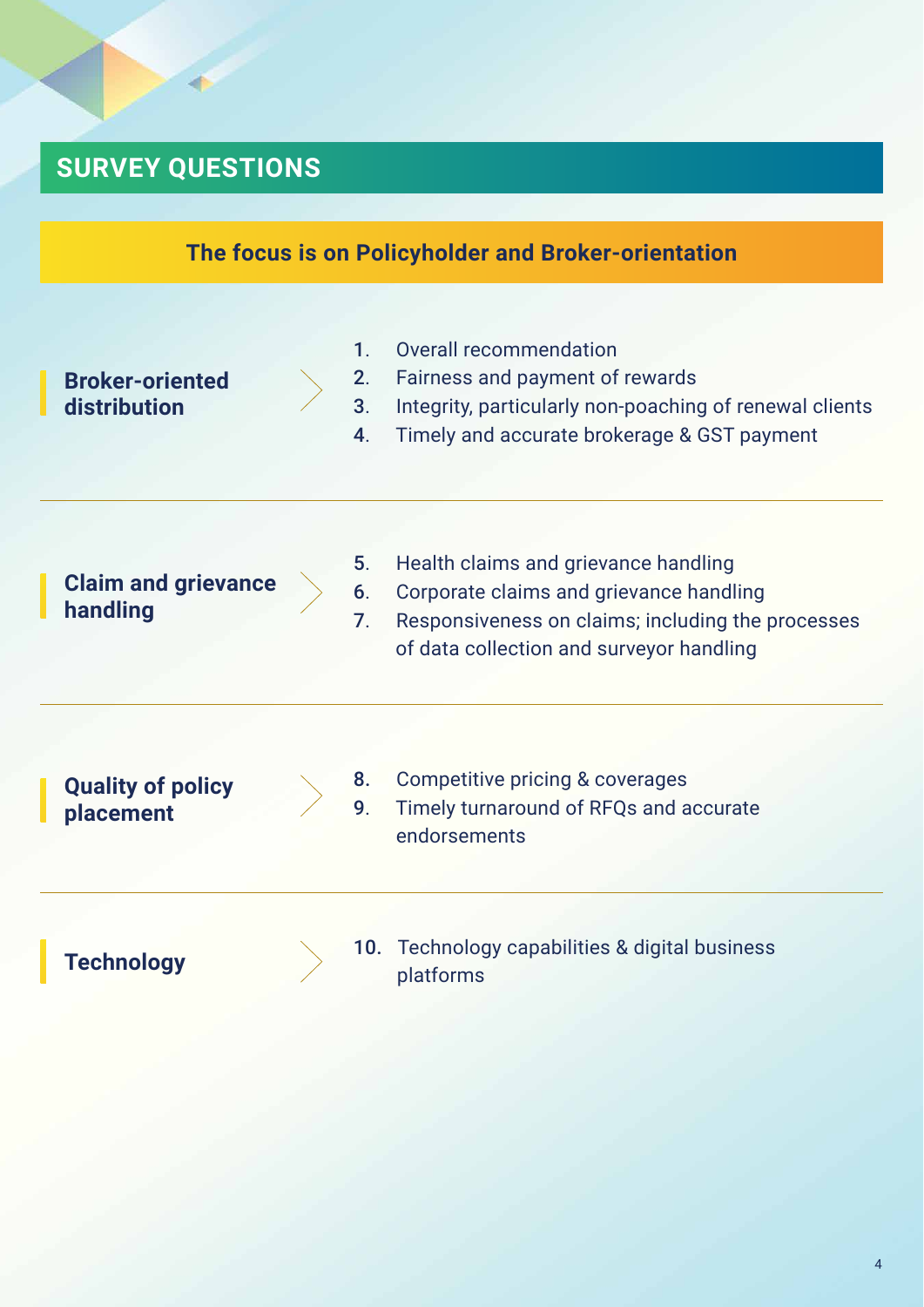# **SURVEY RESULTS**

# **BROKERS' VOTE ON AN OVERALL BASIS (2021)**

| <b>INSURER</b>           | Rating         | <b>Net Promoter Score</b> |
|--------------------------|----------------|---------------------------|
| New India                | A              | 51                        |
| <b>Tata AIG</b>          | $\overline{A}$ | 46                        |
| <b>ICICI</b> Lombard     | A              | 39                        |
| Bajaj Allianz            | A              | 36                        |
| Go Digit                 | $\overline{A}$ | 26                        |
| <b>HDFC</b> Ergo General | $\overline{A}$ | 25                        |
| <b>IFFCO TOKIO</b>       | A              | 19                        |
| United India             | A              | 12                        |
|                          |                |                           |
| Reliance General         | B              | 11                        |
| Royal Sundaram           | B              | 11                        |
| <b>HDFC</b> Ergo Health  | B              | 8                         |
| <b>SBI</b>               | $\mathsf B$    | $\overline{7}$            |
| Future Generali          | $\mathsf B$    | 6                         |
| Care Health              | $\sf B$        | $\overline{4}$            |
| <b>Bharti AXA</b>        | $\mathsf B$    | $\mathbf 0$               |
| <b>Star Health</b>       | $\mathsf B$    | $-1$                      |
|                          |                |                           |
| Liberty                  | $\mathbf C$    | $-4$                      |
| Raheja QBE               | $\mathbf C$    | $-5$                      |
| Kotak Mahindra           | $\mathsf{C}$   | $-5$                      |
| Oriental                 | $\mathbf C$    | $-6$                      |
| Cholamandalam MS         | $\mathbf C$    | $-6$                      |
| Aditya Birla Health      | $\mathbf C$    | $-7$                      |
| Max Bupa Health          | $\mathsf C$    | $-11$                     |
|                          |                |                           |
| Magma HDI                | D              | $-12$                     |
| Manipal Cigna Health     | D              | $-12$                     |
| National                 | D              | $-13$                     |
| Shriram                  | D              | $-13$                     |
| Universal Sompo          | ${\sf D}$      | $-19$                     |
| Edelweiss                | $\mathsf D$    | $-20$                     |
| Navi                     | $\mathsf D$    | $-26$                     |
| Acko                     | ${\sf D}$      | $-32$                     |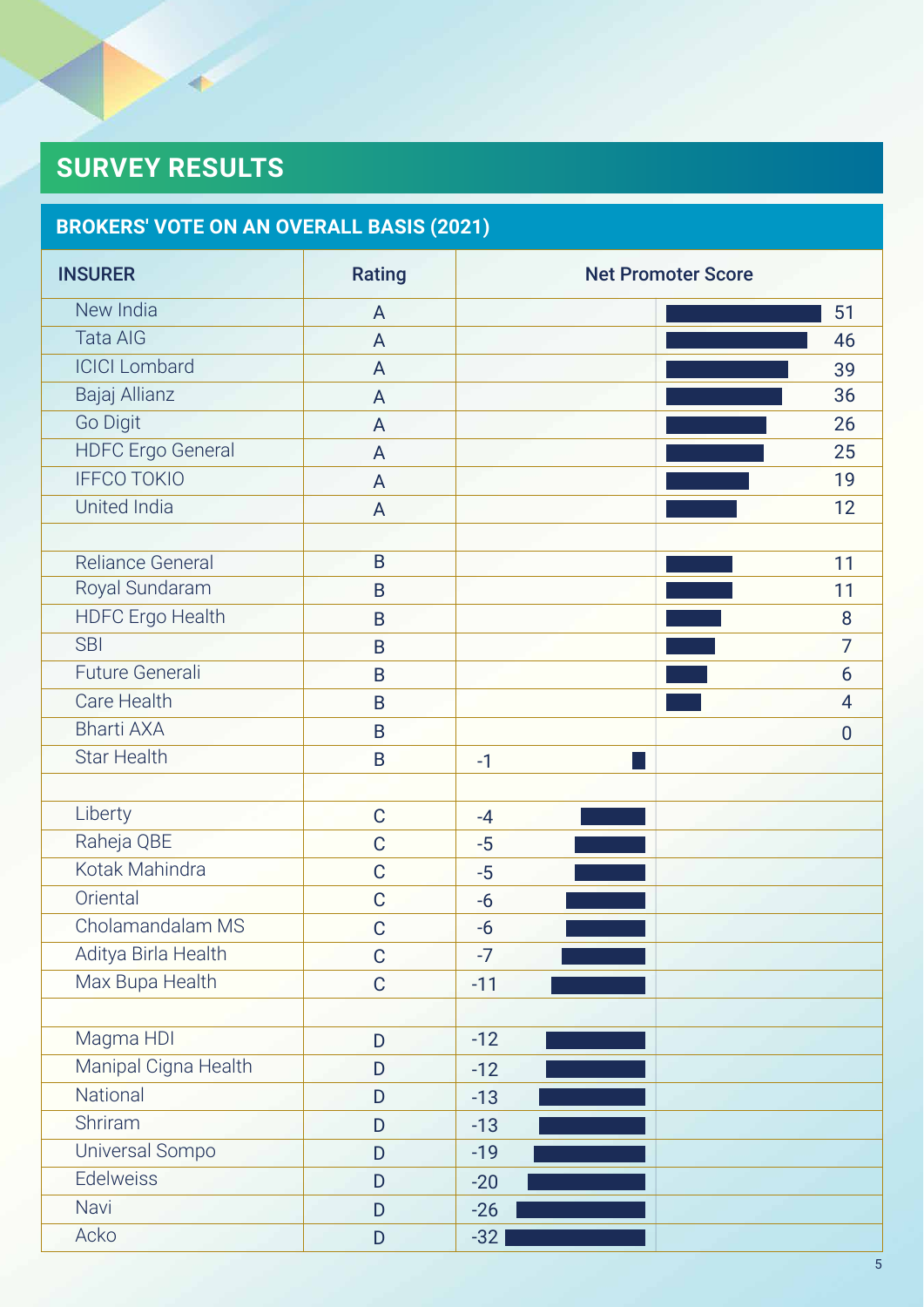#### **BROKERS' VOTE ON AN OVERALL BASIS** (NET PROMOTER SCORE, %PROMOTERS - DETRACTORS)

| <b>INSURER</b>           | 2018           | 2019            | 2020           | 2021           | Rating         |
|--------------------------|----------------|-----------------|----------------|----------------|----------------|
| New India                | 47             | 39              | 57             | 51             | A              |
| <b>Tata AIG</b>          | 47             | 41              | 48             | 46             | $\overline{A}$ |
| <b>ICICI Lombard</b>     | 27             | 35              | 38             | 39             | A              |
| Bajaj Allianz            | 34             | 33              | 41             | 36             | $\overline{A}$ |
| <b>Go Digit</b>          | L,             | 16              | 20             | 26             | $\overline{A}$ |
| <b>HDFC</b> Ergo General | 27             | 33              | 34             | 25             | $\overline{A}$ |
| <b>IFFCO TOKIO</b>       | 16             | 13              | 15             | 19             | А              |
| <b>United India</b>      | 10             | $\overline{2}$  | 10             | 12             | А              |
| <b>Reliance General</b>  | $-12$          | 10              | $\overline{2}$ | 11             | $\overline{B}$ |
| Royal Sundaram           | $-7$           | 6               | 15             | 11             | $\overline{B}$ |
| <b>HDFC Ergo Health</b>  | $-5$           | 11              | $\overline{2}$ | 8              | $\overline{B}$ |
| <b>SBI</b>               | $-1$           | $\overline{2}$  | $\overline{1}$ | $\overline{7}$ | $\overline{B}$ |
| <b>Future Generali</b>   | 12             | 17              | 18             | $\overline{6}$ | $\overline{B}$ |
| <b>Care Health</b>       | $-2$           | $\overline{0}$  | $-1$           | $\overline{4}$ | <sub>B</sub>   |
| <b>Bharti AXA</b>        | $-14$          | 13              | 10             | $\overline{0}$ | $\overline{B}$ |
| <b>Star Health</b>       | $-14$          | $-7$            | $-4$           | $-1$           | $\overline{B}$ |
| Liberty                  | $\overline{1}$ | 9               | 9              | $-4$           | $\overline{C}$ |
| Raheja QBE               | $-10$          | $-2$            | $-4$           | $-5$           | $\overline{C}$ |
| Kotak Mahindra           | $-14$          | $-8$            | $-14$          | $-5$           | $\mathcal{C}$  |
| Oriental                 | $-4$           | $-2$            | $-2$           | $-6$           | $\mathcal{C}$  |
| Cholamandalam MS         | $-34$          | $-6$            | $-6$           | $-6$           | $\mathcal{C}$  |
| Aditya Birla Health      | L,             | $6\overline{6}$ | $-6$           | $-7$           | $\overline{C}$ |
| Max Bupa Health          | $-32$          | $-16$           | $-19$          | $-11$          | $\overline{C}$ |
| Magma HDI                | $-29$          | $-9$            | $-14$          | $-12$          | D              |
| Manipal Cigna Health     | $-16$          | $\mathbf{1}$    | $-14$          | $-12$          | D              |
| National                 | $-16$          | $-9$            | $-14$          | $-13$          | D              |
| Shriram                  | $-20$          | $-13$           | $-14$          | $-13$          | D              |
| Universal Sompo          | $-31$          | $-17$           | $-20$          | $-19$          | D              |
| <b>Edelweiss</b>         | $\frac{1}{2}$  | $-11$           | $-15$          | $-20$          | D              |
| Navi                     | $\overline{a}$ | $-14$           | $-28$          | $-26$          | $\Box$         |
| Acko                     |                | $-9$            | $-24$          | $-32$          | $\mathsf{D}$   |
| <b>Total Responses</b>   | 146            | 127             | 162            | 208            |                |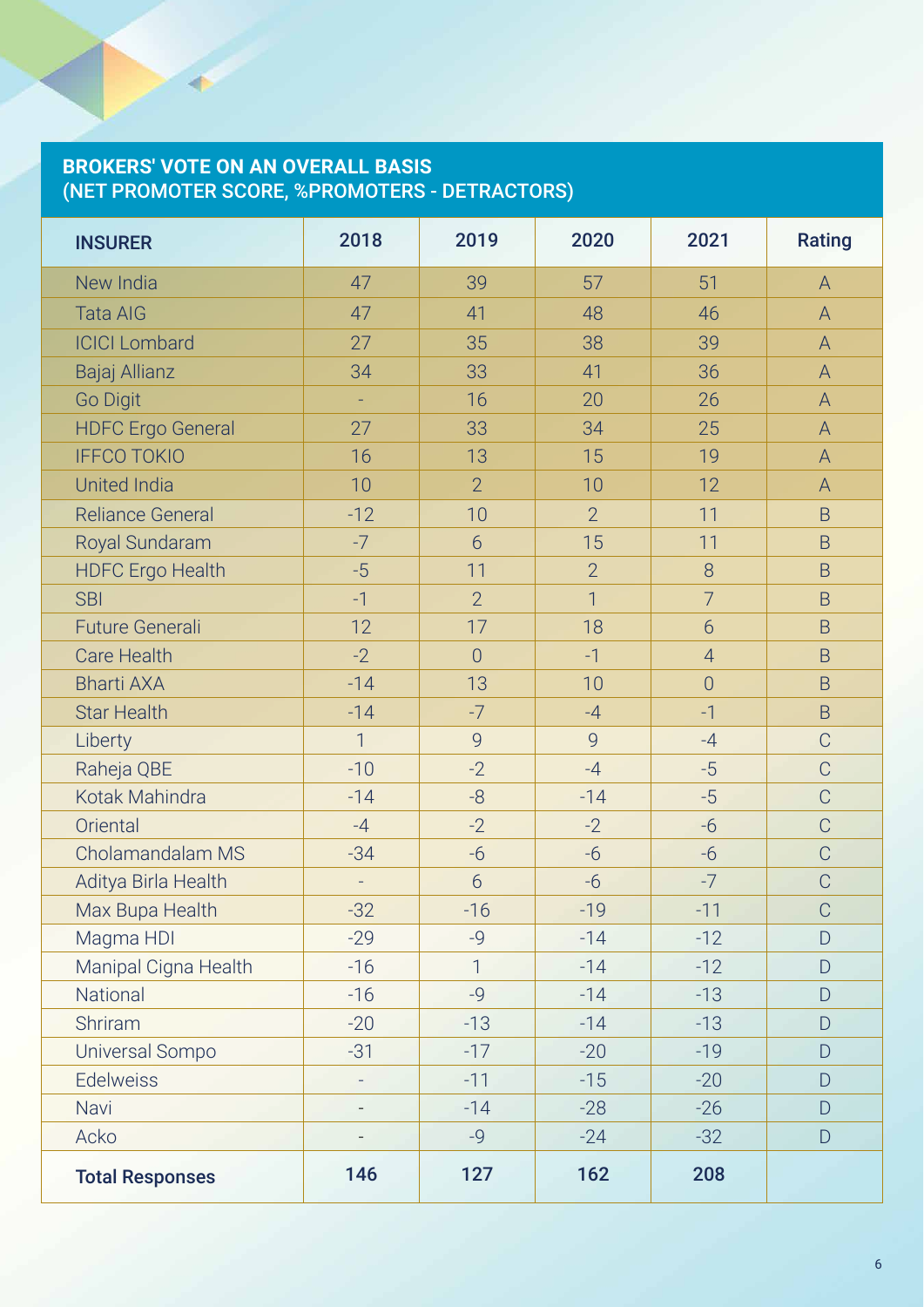#### **BROKERS' VOTE ON FAIRNESS AND PAYMENT OF REWARDS** (NET PROMOTER SCORE, %PROMOTERS - DETRACTORS)

| <b>INSURER</b>           | 2019           | 2020           | 2021           | Rating         |
|--------------------------|----------------|----------------|----------------|----------------|
| New India                | 36             | 49             | 37             | $\mathsf{A}$   |
| <b>ICICI Lombard</b>     | 20             | 22             | 30             | $\overline{A}$ |
| <b>Tata AIG</b>          | 17             | 11             | 30             | $\overline{A}$ |
| <b>Go Digit</b>          | 11             | 21             | 28             | $\overline{A}$ |
| <b>HDFC</b> Ergo General | 27             | 27             | 17             | $\overline{A}$ |
| Bajaj Allianz            | 15             | 23             | 15             | $\overline{A}$ |
| <b>IFFCO TOKIO</b>       | 8              | 14             | 12             | A              |
| <b>Future Generali</b>   | 10             | 12             | 9              | $\overline{A}$ |
| Royal Sundaram           | $-3$           | 13             | 5              | $\overline{B}$ |
| <b>Reliance General</b>  | 13             | 5              | 5              | $\mathsf B$    |
| <b>Bharti AXA</b>        | 6              | 12             | $\overline{1}$ | $\overline{B}$ |
| <b>United India</b>      | 3              | $\overline{2}$ | $\overline{1}$ | $\overline{B}$ |
| Raheja QBE               | $-10$          | $-7$           | $-1$           | $\mathsf B$    |
| <b>Care Health</b>       | $-7$           | $-8$           | $-1$           | $\overline{B}$ |
| Liberty                  | 12             | 10             | $-3$           | $\overline{B}$ |
| Cholamandalam MS         | $-20$          | $-10$          | $-4$           | $\overline{B}$ |
| <b>HDFC Ergo Health</b>  | $-15$          | $-17$          | $-4$           | $\mathsf C$    |
| Magma HDI                | $-12$          | $-12$          | $-6$           | $\mathcal{C}$  |
| Kotak Mahindra           | $-10$          | $-17$          | $-6$           | $\mathsf C$    |
| <b>SBI</b>               | $\overline{0}$ | $\overline{2}$ | $-7$           | $\mathcal{C}$  |
| Oriental                 | $-13$          | $-4$           | $-9$           | $\mathsf C$    |
| National                 | $-25$          | $-17$          | $-10$          | $\overline{C}$ |
| Aditya Birla Health      | $-9$           | $-17$          | $-11$          | $\mathcal{C}$  |
| <b>Star Health</b>       | $-17$          | $-17$          | $-11$          | D              |
| Shriram                  | $-11$          | $-12$          | $-12$          | D              |
| Edelweiss                | $-19$          | $-13$          | $-12$          | D              |
| Manipal Cigna Health     | $-6$           | $-20$          | $-13$          | D              |
| Universal Sompo          | $-20$          | $-20$          | $-15$          | D              |
| Max Bupa Health          | $-31$          | $-21$          | $-22$          | D              |
| Navi                     | $-20$          | $-22$          | $-22$          | D              |
| Acko                     | $-19$          | $-18$          | $-26$          | D              |
| <b>Total Responses</b>   | 127            | 162            | 208            |                |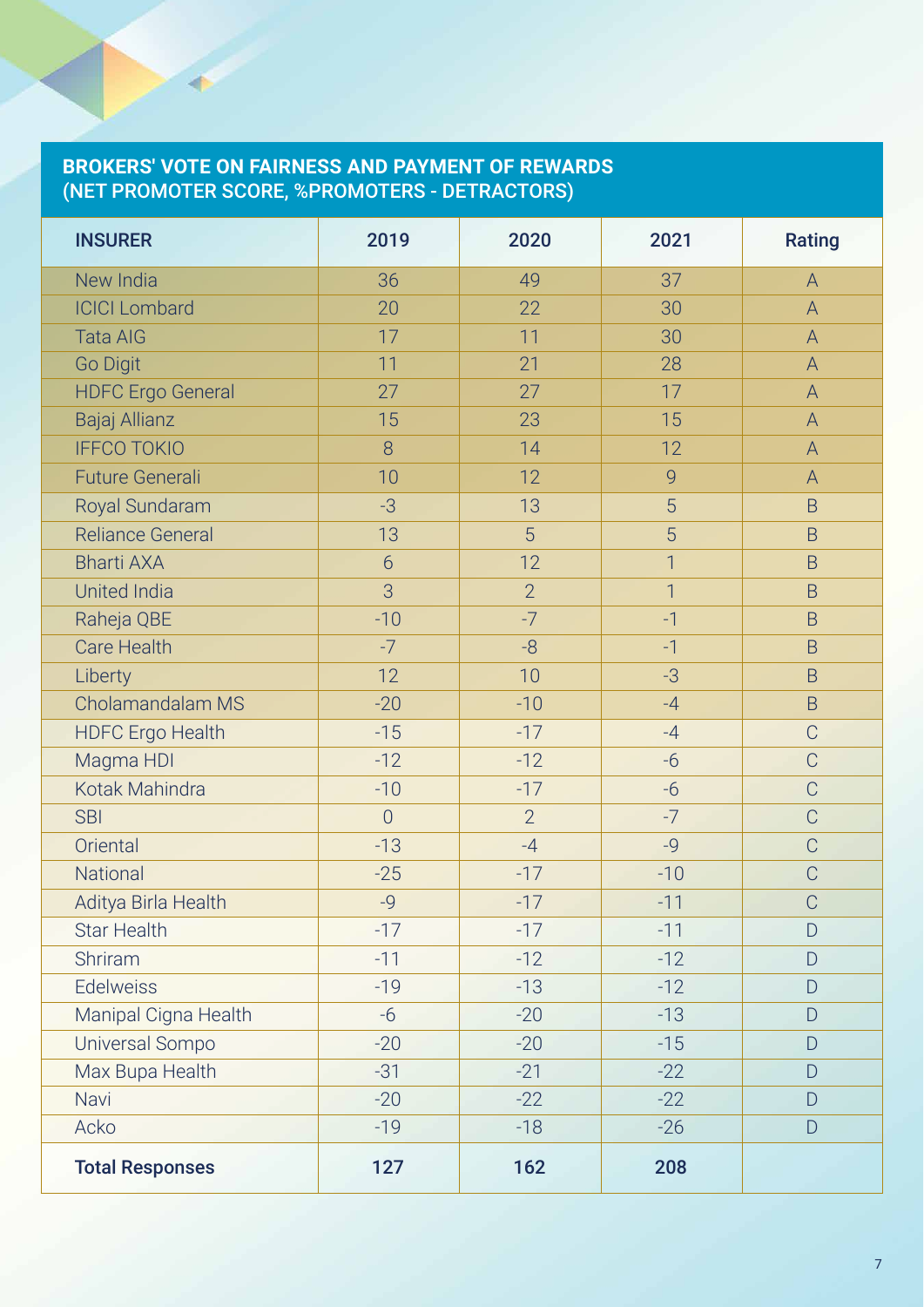#### **BROKERS' VOTE ON INTEGRITY, PARTICULARLY NON-POACHING OF RENEWAL CLIENTS** (NET PROMOTER SCORE, %PROMOTERS - DETRACTORS)

| <b>INSURER</b>           | 2018           | 2019           | 2020           | 2021           | Rating         |
|--------------------------|----------------|----------------|----------------|----------------|----------------|
| New India                | 38             | 36             | 47             | 43             | $\bigwedge$    |
| <b>Tata AIG</b>          | 43             | 36             | 40             | 41             | $\mathsf{A}$   |
| Bajaj Allianz            | 25             | 25             | 22             | 28             | $\overline{A}$ |
| <b>United India</b>      | 29             | 24             | 28             | 26             | $\overline{A}$ |
| <b>HDFC Ergo General</b> | 19             | 26             | 27             | 25             | $\overline{A}$ |
| Oriental                 | 23             | 18             | 16             | 20             | $\mathsf{A}$   |
| <b>Future Generali</b>   | 23             | 21             | 24             | 18             | $\mathsf A$    |
| <b>Go Digit</b>          | L,             | 10             | 10             | 16             | A              |
| Royal Sundaram           | 12             | 6              | 22             | 15             | B              |
| <b>National</b>          | 18             | 20             | 16             | 14             | $\overline{B}$ |
| <b>IFFCO TOKIO</b>       | 22             | 20             | 19             | 13             | $\overline{B}$ |
| <b>ICICI Lombard</b>     | $-5$           | $-2$           | 3              | 10             | $\overline{B}$ |
| <b>HDFC Ergo Health</b>  | 3              | 9              | $\overline{1}$ | 10             | B              |
| <b>Reliance General</b>  | $-10$          | $\overline{1}$ | $\overline{4}$ | 8              | B              |
| <b>Bharti AXA</b>        | $\overline{1}$ | 14             | 10             | 8              | $\mathsf B$    |
| <b>SBI</b>               | $\overline{1}$ | 5              | $\overline{1}$ | $\overline{7}$ | B              |
| <b>Care Health</b>       | 5              | 9              | $\overline{4}$ | 5              | С              |
| Liberty                  | 11             | 13             | 17             | $\overline{4}$ | $\mathsf C$    |
| Cholamandalam MS         | $-8$           | 6              | $\overline{2}$ | $\overline{1}$ | $\overline{C}$ |
| Raheja QBE               | 12             | 8              | $\overline{2}$ | $\overline{0}$ | $\mathsf C$    |
| Aditya Birla Health      | $\Box$         | 5              | $-2$           | $\overline{0}$ | $\mathcal{C}$  |
| <b>Star Health</b>       | $-7$           | 3              | $-6$           | $\overline{0}$ | $\mathcal{C}$  |
| Kotak Mahindra           | $-1$           | $\overline{4}$ | $-2$           | $-1$           | $\overline{C}$ |
| Magma HDI                | $-1$           | 6              | $-7$           | $-5$           | $\Box$         |
| Shriram                  | $-2$           | $\overline{0}$ | $-6$           | $-6$           | $\mathsf{D}$   |
| Max Bupa Health          | $-13$          | $-11$          | $-9$           | $-6$           | D              |
| Manipal Cigna Health     | $-5$           | $\overline{2}$ | $-2$           | $-Q$           | D              |
| <b>Universal Sompo</b>   | $-6$           | $-6$           | $-4$           | $-9$           | $\overline{D}$ |
| <b>Edelweiss</b>         | L,             | $-5$           | $-4$           | $-10$          | D              |
| Navi                     |                | $-5$           | $-15$          | $-19$          | D              |
| Acko                     |                | $-9$           | $-17$          | $-24$          | D              |
| <b>Total Responses</b>   | 146            | 127            | 162            | 208            |                |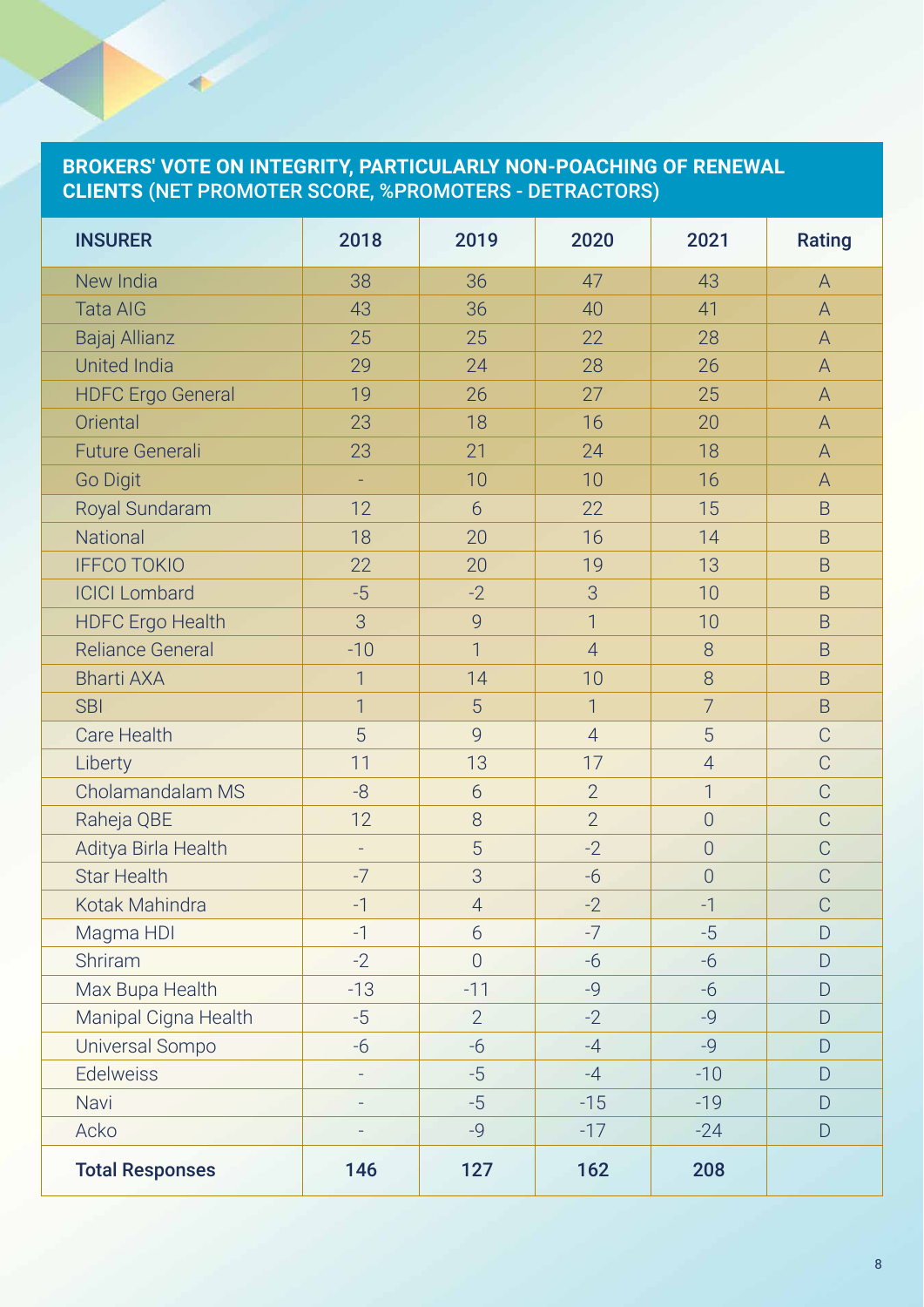#### **BROKERS' VOTE ON TIMELY AND ACCURATE BROKERAGE & GST PAYMENT** (NET PROMOTER SCORE, %PROMOTERS - DETRACTORS)

| <b>INSURER</b>           | 2018           | 2019           | 2020           | 2021           | Rating         |
|--------------------------|----------------|----------------|----------------|----------------|----------------|
| New India                | 39             | 46             | 49             | 49             | $\mathsf{A}$   |
| <b>Tata AIG</b>          | 36             | 29             | 44             | 43             | $\overline{A}$ |
| Bajaj Allianz            | 29             | 31             | 36             | 34             | A              |
| <b>ICICI Lombard</b>     | 34             | 39             | 40             | 32             | $\overline{A}$ |
| <b>Go Digit</b>          | L,             | 8              | 21             | 31             | A              |
| <b>HDFC Ergo General</b> | 12             | 24             | 29             | 27             | A              |
| <b>IFFCO TOKIO</b>       | 14             | 22             | 17             | 24             | $\overline{A}$ |
| <b>Future Generali</b>   | 20             | 24             | 14             | 21             | A              |
| <b>United India</b>      | 25             | 19             | 25             | 19             | B              |
| <b>Reliance General</b>  | $-2$           | 25             | $\overline{7}$ | 14             | B              |
| <b>HDFC Ergo Health</b>  | $\overline{4}$ | $\overline{2}$ | $\overline{4}$ | 10             | $\overline{B}$ |
| <b>Bharti AXA</b>        | $-15$          | 15             | 15             | 10             | B              |
| Oriental                 | 8              | 12             | 17             | 9              | $\overline{B}$ |
| <b>Care Health</b>       | 3              | 5              | $8\,$          | $\overline{7}$ | $\overline{B}$ |
| Kotak Mahindra           | $-5$           | $-4$           | $-6$           | 6              | B              |
| Royal Sundaram           | $-3$           | 3              | 15             | 5              | B              |
| Raheja QBE               | $\overline{1}$ | $\overline{4}$ | $-4$           | 3              | $\overline{C}$ |
| Liberty                  | 10             | 10             | 10             | 3              | $\overline{C}$ |
| <b>SBI</b>               | $-3$           | 8              | 10             | 3              | $\overline{C}$ |
| National                 | $-10$          | $-17$          | $-4$           | 3              | $\overline{C}$ |
| Cholamandalam MS         | $-20$          | $-10$          | $\overline{1}$ | $\overline{0}$ | $\overline{C}$ |
| <b>Star Health</b>       | $-Q$           | $-4$           | $\overline{1}$ | $\overline{0}$ | C              |
| Aditya Birla Health      | $\Box$         | $\overline{0}$ | $-2$           | $-3$           | $\overline{C}$ |
| Magma HDI                | $-12$          | $-3$           | $-4$           | $-4$           | $\overline{D}$ |
| Shriram                  | $-6$           | $-6$           | $-7$           | $-6$           | D              |
| <b>Edelweiss</b>         |                | $-12$          | -8             | $-7$           | D              |
| Manipal Cigna Health     | $-7$           | $-3$           | $-2$           | $-10$          | D              |
| <b>Universal Sompo</b>   | $-21$          | $-13$          | $-6$           | $-11$          | $\Box$         |
| Max Bupa Health          | $-27$          | $-18$          | $-10$          | $-12$          | $\Box$         |
| Navi                     |                | $-12$          | $-17$          | $-21$          | D              |
| Acko                     |                | $-13$          | $-18$          | $-22$          | D              |
| <b>Total Responses</b>   | 146            | 127            | 162            | 208            |                |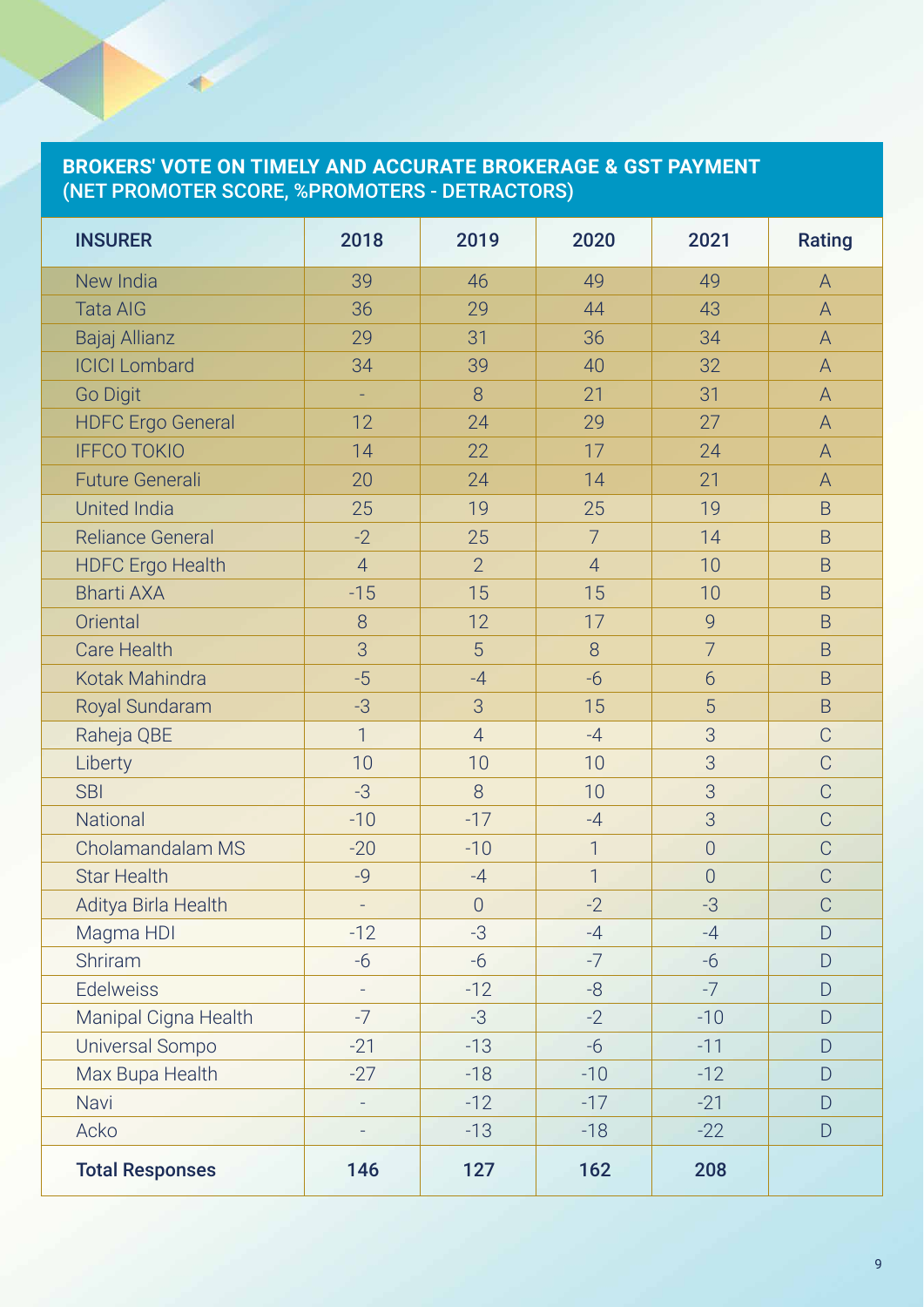#### **BROKERS' VOTE ON HEALTH CLAIMS & GRIEVANCE HANDLING** (NET PROMOTER SCORE, %PROMOTERS - DETRACTORS)

| <b>INSURER</b>           | 2018           | 2019           | 2020           | 2021           | Rating         |
|--------------------------|----------------|----------------|----------------|----------------|----------------|
| <b>Tata AIG</b>          | 17             | 22             | 27             | 36             | A              |
| <b>ICICI Lombard</b>     | 36             | 24             | 30             | 32             | $\overline{A}$ |
| Bajaj Allianz            | 38             | 30             | 38             | 31             | $\overline{A}$ |
| New India                | 21             | 16             | 32             | 23             | $\overline{A}$ |
| <b>HDFC</b> Ergo Health  | 8              | 5              | $\overline{2}$ | 15             | A              |
| <b>HDFC Ergo General</b> | 18             | 11             | 21             | 15             | $\overline{A}$ |
| <b>Go Digit</b>          | $\Box$         | $\Box$         | $-1$           | 12             | A              |
| <b>IFFCO TOKIO</b>       | 11             | $\overline{7}$ | $\overline{7}$ | $\overline{7}$ | $\mathsf{A}$   |
| <b>Reliance General</b>  | $\overline{0}$ | $\overline{7}$ | $\overline{0}$ | $\overline{7}$ | A              |
| <b>Future Generali</b>   | 13             | 11             | $\overline{7}$ | $\overline{4}$ | $\overline{B}$ |
| <b>Royal Sundaram</b>    | 5              | $\overline{2}$ | 8              | 3              | $\overline{B}$ |
| <b>Star Health</b>       | $-2$           | 5              | $-7$           | $\overline{1}$ | $\overline{B}$ |
| <b>Care Health</b>       | $\overline{1}$ | $\overline{7}$ | $-1$           | $\overline{0}$ | B.             |
| <b>SBI</b>               | $-5$           | $\overline{0}$ | $-6$           | $-1$           | $\overline{B}$ |
| <b>Bharti AXA</b>        | $\overline{1}$ | 6              | 9              | $-2$           | B              |
| Liberty                  | $-1$           | $\overline{7}$ | 6              | $-4$           | $\overline{B}$ |
| <b>United India</b>      | 3              | $-5$           | 5              | $-6$           | $\mathsf C$    |
| Oriental                 | $-8$           | $-5$           | $-5$           | $-7$           | $\overline{C}$ |
| Cholamandalam MS         | $-8$           | $-3$           | $-7$           | $-8$           | $\mathcal{C}$  |
| Max Bupa Health          | $-10$          | $-5$           | $-13$          | $-8$           | C              |
| Kotak Mahindra           | $-5$           | $-6$           | $-15$          | $-8$           | $\mathcal{C}$  |
| Aditya Birla Health      | $\Box$         | $\overline{2}$ | $-1$           | $-8$           | C              |
| Manipal Cigna Health     | $-2$           | $\overline{2}$ | $-7$           | $-10$          | $\mathcal{C}$  |
| Raheja QBE               | $-9$           |                | $-17$          | $-11$          | D              |
| National                 | $-11$          | $-15$          | $-12$          | $-14$          | D              |
| Magma HDI                | $-12$          | $-6$           | $-19$          | $-16$          | D              |
| <b>Edelweiss</b>         | $\frac{1}{2}$  | $-Q$           | $-19$          | $-16$          | $\Box$         |
| Shriram                  | $-12$          | $-9$           | $-18$          | $-17$          | D              |
| Universal Sompo          | $-13$          | $-9$           | $-20$          | $-19$          | $\overline{D}$ |
| Navi                     | L,             | $-10$          | $-22$          | $-24$          | D              |
| Acko                     |                |                | $-22$          | $-26$          | D              |
| <b>Total Responses</b>   | 146            | 127            | 162            | 208            |                |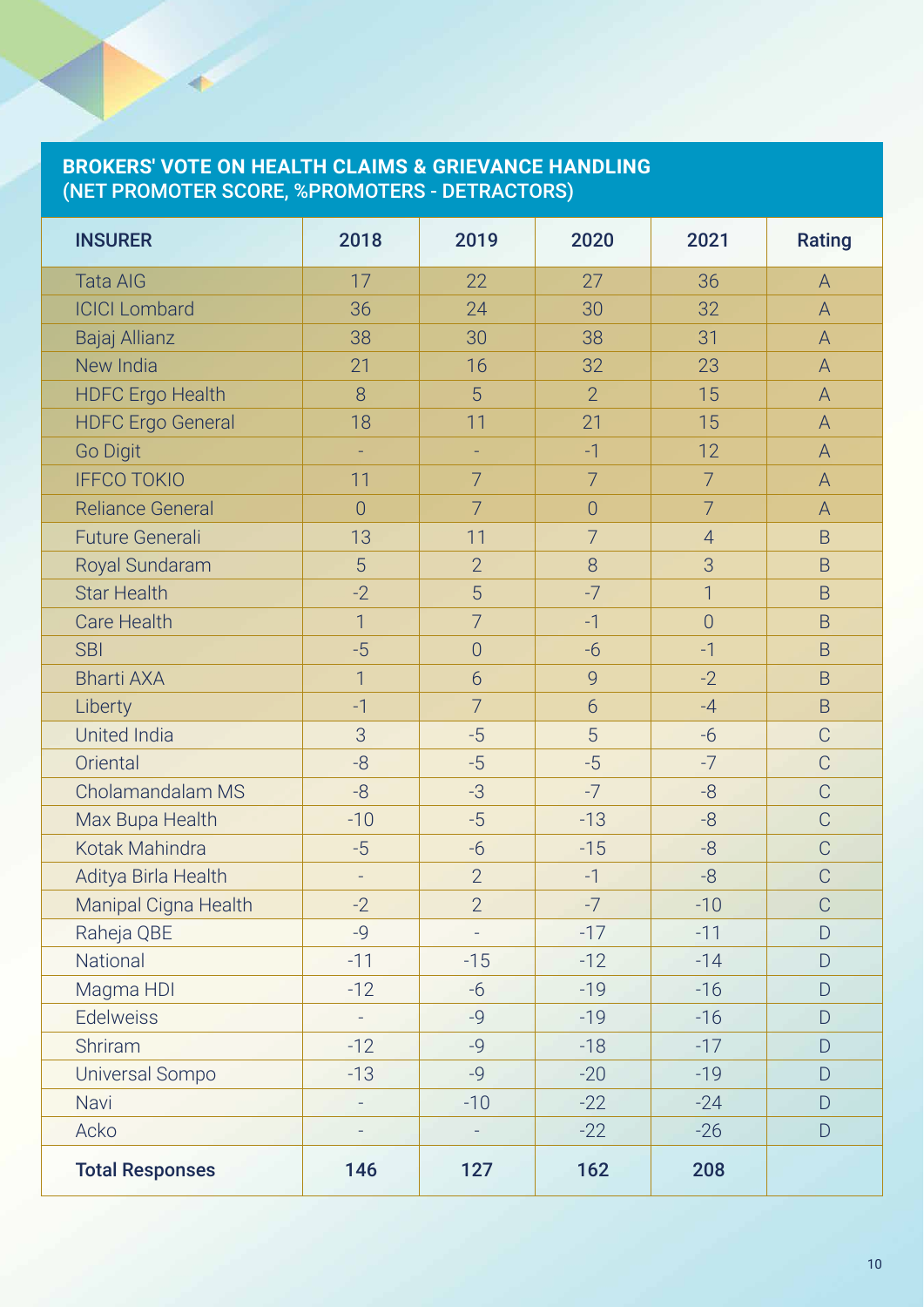#### **BROKERS' VOTE ON CORPORATE CLAIMS & GRIEVANCE HANDLING** (NET PROMOTER SCORE, %PROMOTERS - DETRACTORS)

| <b>INSURER</b>           | 2018           | 2019            | 2020           | 2021           | Rating         |
|--------------------------|----------------|-----------------|----------------|----------------|----------------|
| <b>Tata AIG</b>          | 40             | 39              | 47             | 42             | $\overline{A}$ |
| <b>ICICI Lombard</b>     | 18             | 28              | 31             | 35             | $\overline{A}$ |
| Bajaj Allianz            | 33             | 25              | 35             | 32             | $\mathsf{A}$   |
| <b>HDFC</b> Ergo General | 20             | 23              | 33             | 23             | $\overline{A}$ |
| New India                | 8              | 12              | 27             | 22             | $\mathsf{A}$   |
| <b>IFFCO TOKIO</b>       | 16             | 13              | 12             | 21             | $\overline{A}$ |
| Go Digit                 | ÷,             | 3               | $\overline{9}$ | 13             | $\overline{B}$ |
| <b>Reliance General</b>  | $-6$           | 6               | $\overline{4}$ | 9              | B              |
| <b>Future Generali</b>   | 21             | 24              | 10             | $\overline{7}$ | $\overline{B}$ |
| Royal Sundaram           | 5              | 11              | 6              | 6              | B              |
| <b>Bharti AXA</b>        | $-5$           | 6               | 12             | $\overline{1}$ | B              |
| Liberty                  | 3              | $6\overline{6}$ | $\overline{2}$ | $-6$           | B              |
| <b>United India</b>      | $-5$           | $-3$            | $-2$           | $-6$           | B              |
| <b>SBI</b>               | $-4$           | 5               | $-2$           | $\overline{1}$ | $\mathsf C$    |
| Cholamandalam MS         | $-14$          | $-7$            | $-5$           | $-8$           | $\overline{C}$ |
| Raheja QBE               | $\overline{2}$ | $\overline{2}$  | $-7$           | $-10$          | $\mathsf C$    |
| Oriental                 | $-15$          | $-18$           | $-8$           | $-8$           | $\mathsf C$    |
| Kotak Mahindra           | $-2$           | $-1$            | $-10$          | $-10$          | $\overline{C}$ |
| <b>Edelweiss</b>         | ÷,             | $-7$            | $-14$          | $-15$          | $\mathcal{C}$  |
| Acko                     | $\overline{a}$ | $-9$            | $-15$          | $-23$          | D              |
| Magma HDI                | $-5$           | $-1$            | $-15$          | $-13$          | D              |
| Shriram                  | $-3$           | $-4$            | $-15$          | $-12$          | D              |
| National                 | $-23$          | $-19$           | $-15$          | $-13$          | D              |
| Universal Sompo          | $-16$          | $-9$            | $-15$          | $-18$          | D              |
| Navi                     |                | $-6$            | $-22$          | $-21$          | D              |
| <b>Total Responses</b>   | 146            | 127             | 162            | 208            |                |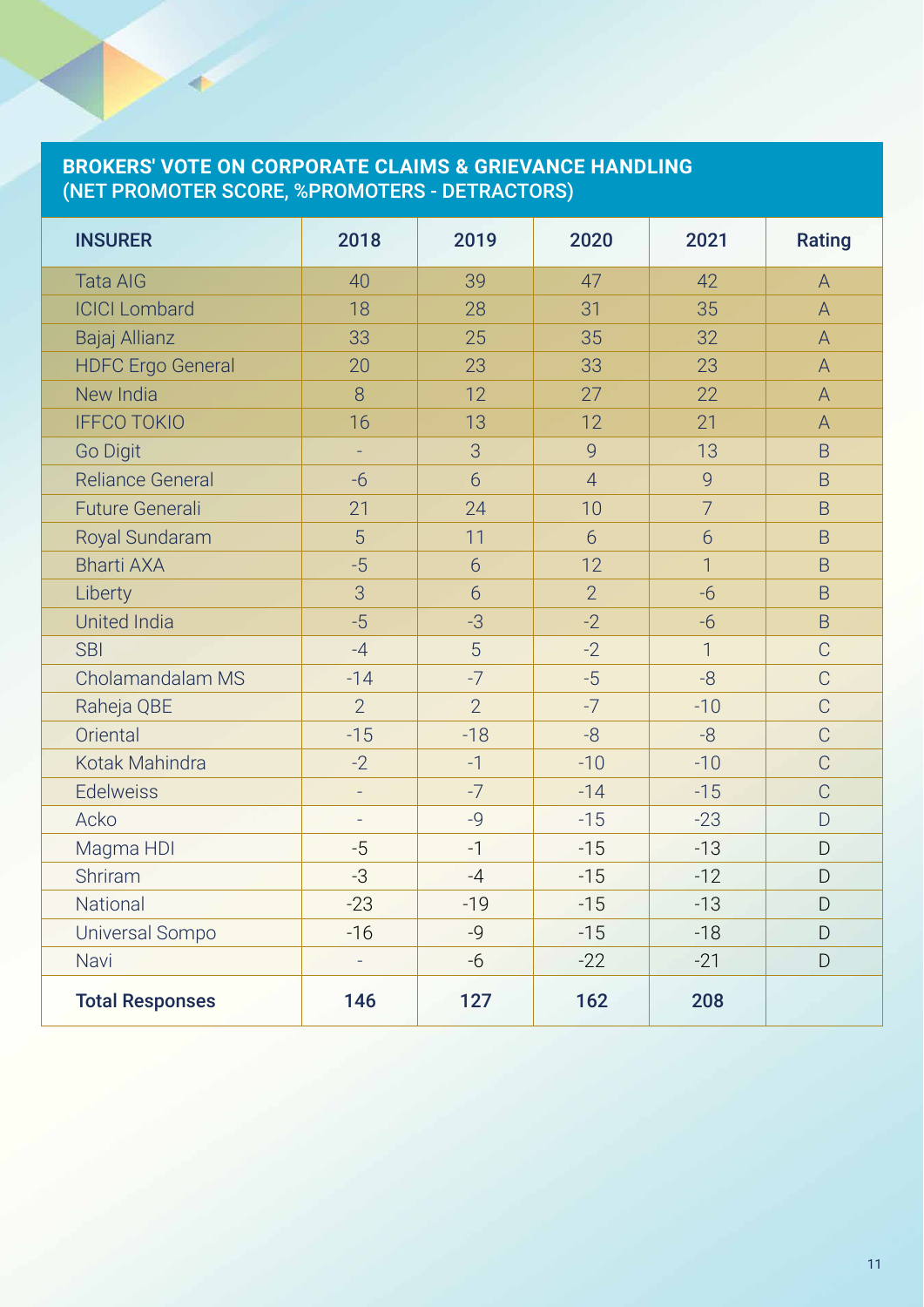#### **BROKERS' VOTE ON RESPONSIVENESS ON CLAIMS; INCLUDING PROCESSES OF DATA COLLECTION AND SURVEYOR HANDLING** (NET PROMOTER SCORE, %PROMOTERS - DETRACTORS)

| <b>INSURER</b>           | 2019           | 2020           | 2021           | Rating                                                                                                 |
|--------------------------|----------------|----------------|----------------|--------------------------------------------------------------------------------------------------------|
| <b>Tata AIG</b>          | 35             | 36             | 41             | $\overline{A}$                                                                                         |
| Bajaj Allianz            | 24             | 35             | 32             | $\overline{A}$                                                                                         |
| <b>ICICI Lombard</b>     | 22             | 29             | 29             | $\mathsf{A}% _{\mathsf{A}}^{\prime}=\mathsf{A}_{\mathsf{A}}^{\prime}=\mathsf{A}_{\mathsf{A}}^{\prime}$ |
| <b>HDFC</b> Ergo General | 21             | 28             | 24             | A                                                                                                      |
| New India                | 9              | 31             | 20             | $\mathsf A$                                                                                            |
| <b>Go Digit</b>          | 6              | 12             | 18             | $\mathsf A$                                                                                            |
| <b>IFFCO TOKIO</b>       | 16             | 12             | 17             | $\mathsf A$                                                                                            |
| <b>Future Generali</b>   | 12             | 15             | 12             | A                                                                                                      |
| <b>HDFC Ergo Health</b>  | 3              | $-2$           | 8              | $\overline{B}$                                                                                         |
| Royal Sundaram           | $\overline{6}$ | 14             | $\overline{7}$ | $\overline{B}$                                                                                         |
| <b>Reliance General</b>  | 9              | $\overline{2}$ | $\overline{4}$ | $\overline{B}$                                                                                         |
| <b>Bharti AXA</b>        | 8              | 14             | 3              | $\overline{B}$                                                                                         |
| <b>Care Health</b>       | $-2$           | $-1$           | $\overline{1}$ | $\overline{B}$                                                                                         |
| <b>SBI</b>               | $\overline{2}$ | $\overline{0}$ | $\overline{0}$ | $\overline{B}$                                                                                         |
| Liberty                  | 6              | 8              | $\overline{0}$ | $\overline{B}$                                                                                         |
| <b>United India</b>      | -8             | $\overline{7}$ | $-1$           | $\overline{B}$                                                                                         |
| Cholamandalam MS         | $-5$           | $-6$           | $-1$           | $\overline{B}$                                                                                         |
| <b>Star Health</b>       | $-2$           | $-5$           | $-2$           | $\mathsf C$                                                                                            |
| Aditya Birla Health      | $\overline{2}$ | $-4$           | $-3$           | $\mathsf C$                                                                                            |
| Raheja QBE               | $-3$           | $-8$           | $-5$           | $\mathcal{C}$                                                                                          |
| Oriental                 | $-16$          | $-11$          | $-6$           | $\mathsf C$                                                                                            |
| Max Bupa Health          | $-8$           | $-18$          | $-6$           | $\mathcal{C}$                                                                                          |
| Kotak Mahindra           | $-3$           | $-18$          | $-7$           | $\mathsf C$                                                                                            |
| Magma HDI                | $-2$           | $-17$          | $-9$           | $\mathsf{D}$                                                                                           |
| Shriram                  | $-6$           | $-12$          | $-10$          | D                                                                                                      |
| Manipal Cigna Health     | $\mathbf{1}$   | $-12$          | $-13$          | D                                                                                                      |
| <b>Edelweiss</b>         | $-7$           | $-16$          | $-13$          | D                                                                                                      |
| National                 | $-19$          | $-18$          | $-14$          | D                                                                                                      |
| Universal Sompo          | -8             | $-16$          | $-15$          | D                                                                                                      |
| Acko                     | $-9$           | $-21$          | $-18$          | D                                                                                                      |
| Navi                     | $-7$           | $-24$          | $-21$          | D                                                                                                      |
| <b>Total Responses</b>   | 127            | 162            | 208            |                                                                                                        |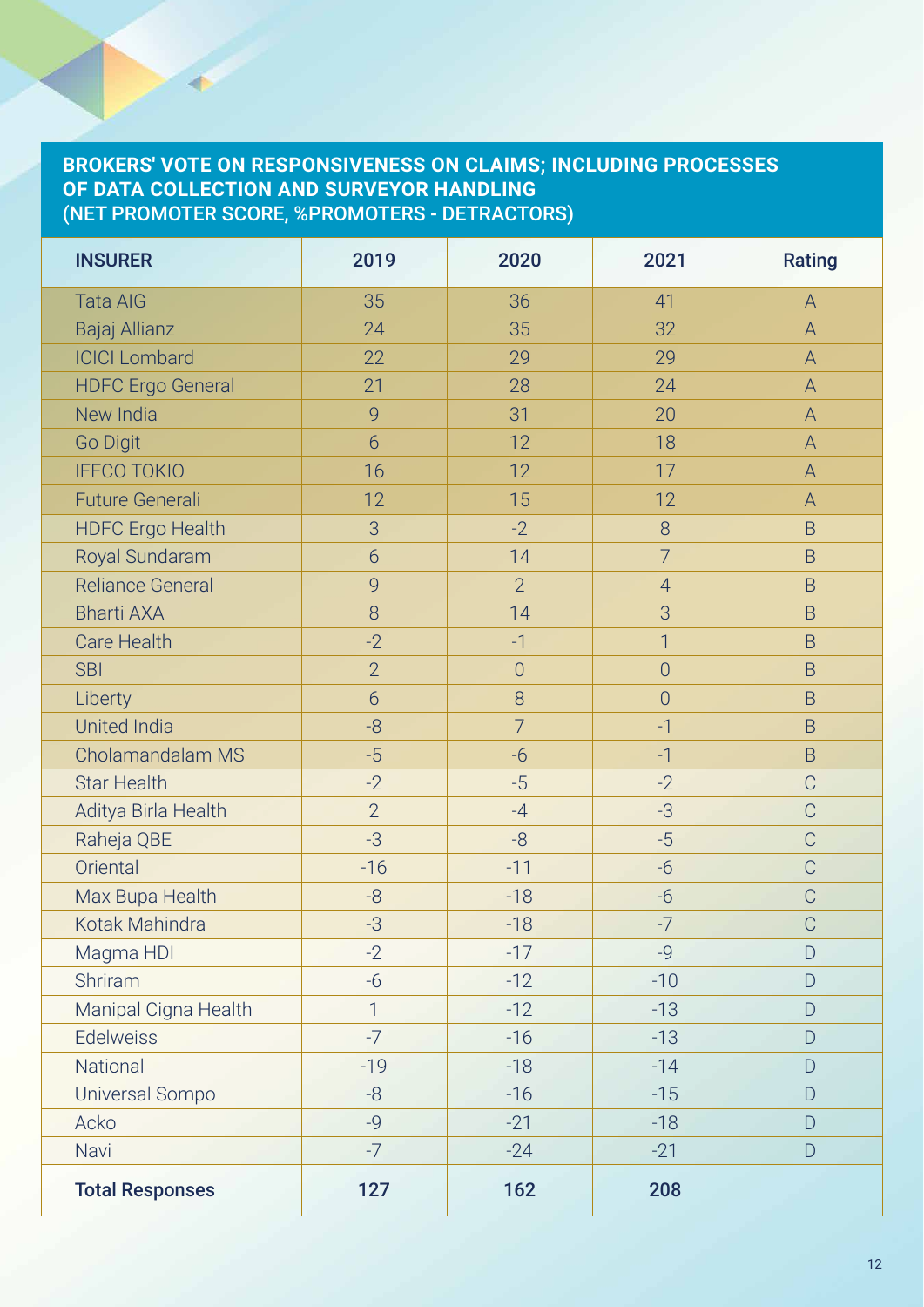#### **BROKERS' VOTE ON COMPETITIVE PRICING & COVERAGES** (NET PROMOTER SCORE, %PROMOTERS - DETRACTORS)

| <b>INSURER</b>           | 2019            | 2020           | 2021           | Rating         |
|--------------------------|-----------------|----------------|----------------|----------------|
| <b>ICICI Lombard</b>     | 22              | 29             | 40             | $\overline{A}$ |
| New India                | 9               | 31             | 38             | $\overline{A}$ |
| <b>Tata AIG</b>          | 35              | 36             | 36             | A              |
| <b>Go Digit</b>          | $6\overline{6}$ | 12             | 23             | А              |
| <b>HDFC Ergo General</b> | 21              | 28             | 21             | $\overline{A}$ |
| Bajaj Allianz            | 24              | 35             | 21             | Α              |
| <b>IFFCO TOKIO</b>       | 16              | 12             | 19             | Α              |
| <b>Reliance General</b>  | $\overline{9}$  | $\overline{2}$ | 15             | A              |
| <b>Star Health</b>       | $-2$            | $-5$           | 12             | B              |
| <b>United India</b>      | $-8$            | $\overline{7}$ | 10             | B              |
| <b>Future Generali</b>   | 12              | 15             | 5              | $\overline{B}$ |
| <b>SBI</b>               | $\overline{2}$  | $\overline{0}$ | 5              | B              |
| Royal Sundaram           | $6\overline{6}$ | 14             | $\overline{4}$ | B              |
| Oriental                 | $-16$           | $-11$          | 3              | B              |
| <b>HDFC Ergo Health</b>  | 3               | $-2$           | $\overline{2}$ | B              |
| <b>Bharti AXA</b>        | 8               | 14             | $\overline{2}$ | B              |
| <b>Care Health</b>       | $-2$            | $-1$           | $\overline{1}$ | $\overline{C}$ |
| Cholamandalam MS         | $-5$            | $-6$           | $-2$           | $\overline{C}$ |
| Liberty                  | $6\overline{6}$ | 8              | $-2$           | $\overline{C}$ |
| Raheja QBE               | $-3$            | -8             | $-2$           | $\overline{C}$ |
| National                 | $-19$           | $-18$          | $-5$           | $\overline{C}$ |
| Magma HDI                | $-2$            | $-17$          | $-10$          | $\overline{C}$ |
| Max Bupa Health          | $-8$            | $-18$          | $-11$          | $\overline{C}$ |
| Kotak Mahindra           | $-3$            | $-18$          | $-11$          | $\overline{C}$ |
| Aditya Birla Health      | $\overline{2}$  | $-4$           | $-12$          | D              |
| Shriram                  | $-6$            | $-12$          | $-12$          | D              |
| Manipal Cigna Health     | $\mathbf{1}$    | $-12$          | $-14$          | D              |
| <b>Edelweiss</b>         | $-7$            | $-16$          | $-14$          | D              |
| <b>Universal Sompo</b>   | $-8$            | $-16$          | $-16$          | D              |
| Acko                     | $-9$            | $-21$          | $-22$          | D              |
| Navi                     | $-7$            | $-24$          | $-25$          | D              |
| <b>Total Responses</b>   | 127             | 162            | 208            |                |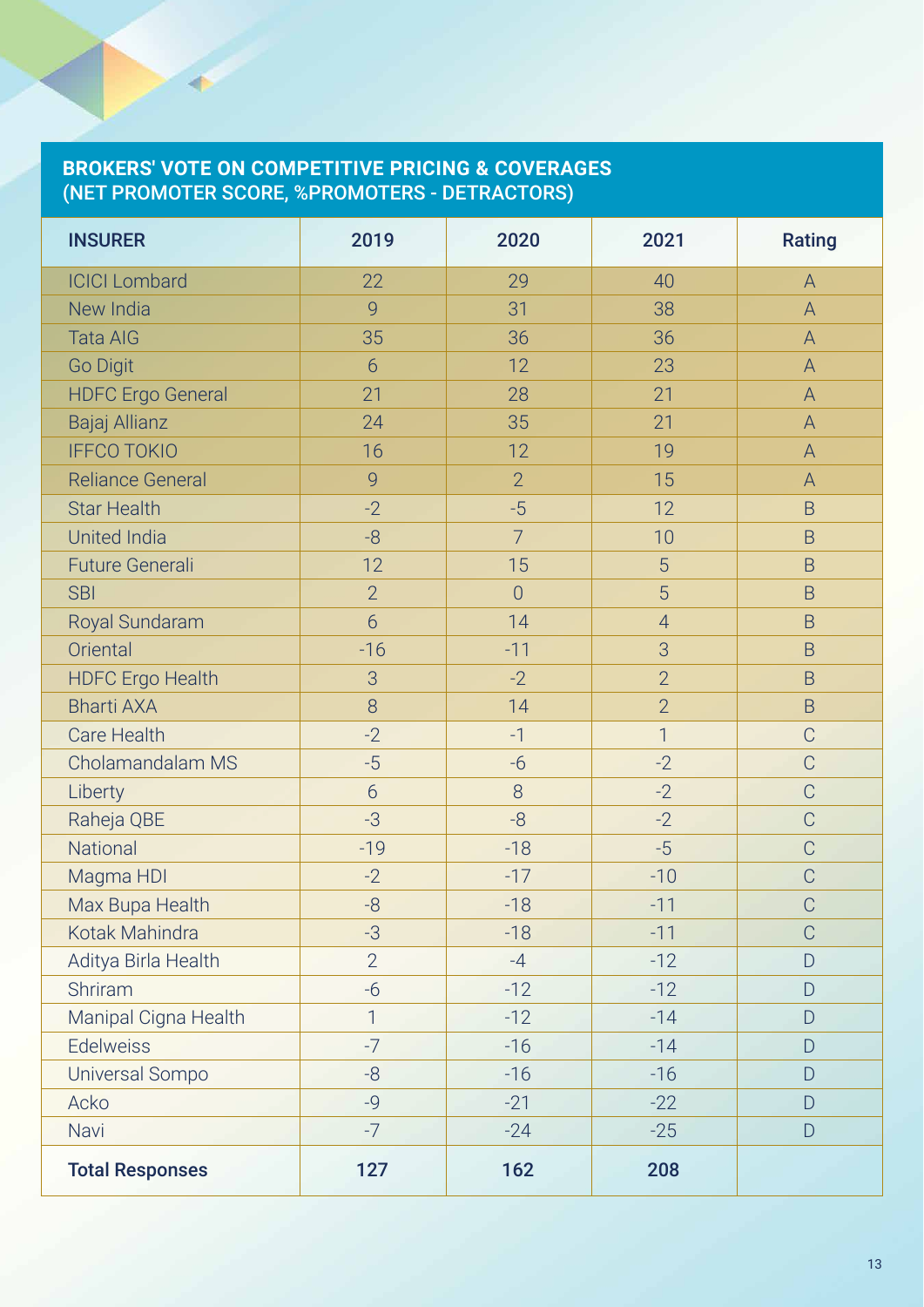#### **BROKERS' VOTE ON TIMELY TURNAROUND OF RFQ AND ACCURATE ENDORSEMENTS**  (NET PROMOTER SCORE, %PROMOTERS - DETRACTORS)

| <b>INSURER</b>           | 2018           | 2019           | 2020           | 2021           | Rating                                                                |
|--------------------------|----------------|----------------|----------------|----------------|-----------------------------------------------------------------------|
| New India                | 24             | 30             | 44             | 35             | $\mathsf A$                                                           |
| <b>Tata AIG</b>          | 28             | 31             | 30             | 26             | A                                                                     |
| <b>ICICI Lombard</b>     | 15             | 43             | 50             | 25             | $\overline{A}$                                                        |
| Bajaj Allianz            | 5              | 6              | 17             | 24             | $\overline{A}$                                                        |
| <b>Go Digit</b>          | L,             | 13             | 13             | 21             | $\overline{A}$                                                        |
| <b>IFFCO TOKIO</b>       | 18             | 20             | 24             | 16             | $\mathsf{A}% _{\mathsf{A}}^{\prime}=\mathsf{A}_{\mathsf{A}}^{\prime}$ |
| <b>Reliance General</b>  | 5              | 18             | 12             | 16             | A                                                                     |
| <b>HDFC Ergo General</b> | 15             | 31             | 29             | 14             | A                                                                     |
| <b>United India</b>      | $\overline{2}$ | 18             | 20             | 9              | B                                                                     |
| <b>Future Generali</b>   | 12             | 9              | 9              | $\overline{4}$ | B                                                                     |
| <b>Care Health</b>       | 3              | 3              | $-3$           | $\overline{2}$ | $\overline{B}$                                                        |
| <b>Bharti AXA</b>        | -8             | 21             | 16             | $\overline{1}$ | $\overline{B}$                                                        |
| Oriental                 | $-2$           | 6              | 20             | $\overline{0}$ | B                                                                     |
| Royal Sundaram           | 8              | 8              | 13             | $\overline{0}$ | $\overline{B}$                                                        |
| <b>Star Health</b>       | $\overline{4}$ | 6              | $\overline{7}$ | $-1$           | B                                                                     |
| Cholamandalam MS         | $-14$          | $-6$           | $-3$           | $-2$           | B                                                                     |
| Raheja QBE               | $\overline{2}$ | $-2$           | $-7$           | $-3$           | $\overline{C}$                                                        |
| <b>SBI</b>               | $\overline{1}$ | 6              | $\overline{7}$ | $-5$           | $\overline{C}$                                                        |
| <b>HDFC Ergo Health</b>  | $-1$           | $\overline{O}$ | $-2$           | $-5$           | $\mathcal{C}$                                                         |
| Liberty                  | 8              | 13             | 11             | $-8$           | $\mathcal{C}$                                                         |
| Aditya Birla Health      | L,             | $-1$           | $-9$           | $-9$           | C                                                                     |
| Kotak Mahindra           | $-5$           | $-6$           | $-12$          | $-9$           | $\overline{C}$                                                        |
| <b>National</b>          | $-9$           | $\overline{1}$ | $\overline{4}$ | $-10$          | $\mathcal{C}$                                                         |
| Shriram                  | $-1$           | $-6$           | $-16$          | $-12$          | D                                                                     |
| Magma HDI                | -8             | $-4$           | $-19$          | $-13$          | D                                                                     |
| Max Bupa Health          | $-12$          | $-6$           | $-19$          | $-13$          | D                                                                     |
| <b>Edelweiss</b>         | L,             | -8             | $-19$          | $-15$          | D                                                                     |
| Manipal Cigna Health     | $-10$          | $\mathbf{1}$   | $-14$          | $-16$          | D                                                                     |
| Universal Sompo          | $-12$          | -8             | $-15$          | $-18$          | D                                                                     |
| Acko                     | $\Box$         | $-9$           | $-20$          | $-25$          | D                                                                     |
| Navi                     | $\overline{a}$ | $-6$           | $-23$          | $-27$          | D                                                                     |
| <b>Total Responses</b>   | 146            | 127            | 162            | 208            |                                                                       |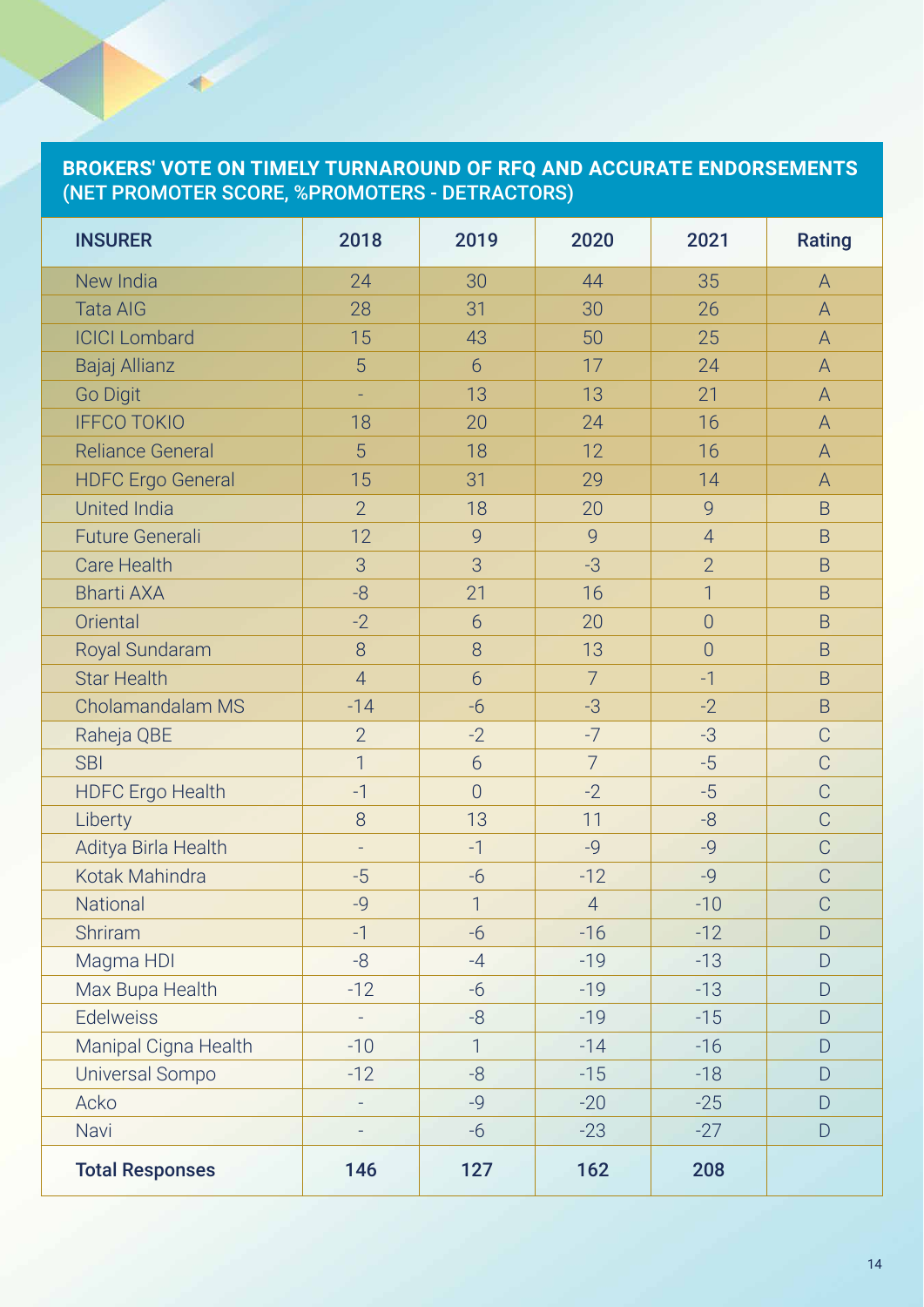#### **BROKERS' VOTE ON TECHNOLOGY CAPABILITY AND DIGITAL BUSINESS PLATFORMS** (NET PROMOTER SCORE, %PROMOTERS - DETRACTORS)

| <b>INSURER</b>           | 2018           | 2019           | 2020           | 2021           | Rating         |
|--------------------------|----------------|----------------|----------------|----------------|----------------|
| <b>ICICI Lombard</b>     | 15             | 20             | 22             | 51             | $\bigwedge$    |
| <b>Go Digit</b>          | ÷,             | 10             | 19             | 40             | $\overline{A}$ |
| <b>Tata AIG</b>          | 28             | 24             | 20             | 37             | A              |
| Bajaj Allianz            | 5              | 9              | 23             | 28             | $\overline{A}$ |
| <b>HDFC Ergo General</b> | 15             | 16             | 17             | 19             | $\overline{A}$ |
| <b>Reliance General</b>  | 5              | 17             | 9              | 13             | $\overline{A}$ |
| <b>HDFC Ergo Health</b>  | $-1$           | $\overline{0}$ | $-4$           | 9              | $\mathsf A$    |
| <b>Care Health</b>       | 3              | 5              | $\mathbf{1}$   | $\overline{7}$ | A              |
| New India                | 24             | 23             | 35             | $\overline{7}$ | $\mathsf{A}$   |
| <b>IFFCO TOKIO</b>       | 18             | 9              | 12             | 5              | B              |
| <b>Star Health</b>       | $\overline{4}$ | $\overline{2}$ | $\overline{0}$ | $-3$           | $\mathsf B$    |
| Royal Sundaram           | 8              | $\overline{6}$ | 10             | $-6$           | B              |
| <b>SBI</b>               | $\overline{1}$ | $-5$           | $-4$           | $-6$           | $\overline{B}$ |
| Aditya Birla Health      | ÷,             | $\overline{4}$ | $-9$           | $-6$           | B              |
| Liberty                  | 8              | 10             | 11             | $-7$           | $\overline{B}$ |
| Kotak Mahindra           | $-5$           | $-7$           | $-11$          | $-8$           | B              |
| <b>Bharti AXA</b>        | $-8$           | 9              | 9              | $-8$           | B              |
| <b>Future Generali</b>   | 12             | 14             | 18             | $-9$           | $\overline{C}$ |
| Max Bupa Health          | $-12$          | $-9$           | $-14$          | $-9$           | $\mathcal{C}$  |
| Raheja QBE               | $\overline{2}$ | $-2$           | $-3$           | $-10$          | C              |
| Cholamandalam MS         | $-14$          | $-3$           | $-4$           | $-10$          | $\overline{C}$ |
| Acko                     | ÷,             | $-11$          | $-14$          | $-12$          | $\overline{C}$ |
| <b>Edelweiss</b>         |                | $-6$           | $-15$          | $-12$          | $\overline{C}$ |
| Manipal Cigna Health     | $-10$          | $-3$           | $-8$           | $-13$          | $\overline{C}$ |
| Magma HDI                | $-8$           | $-4$           | $-10$          | $-15$          | D              |
| Universal Sompo          | $-12$          | $-12$          | $-17$          | $-18$          | D              |
| Shriram                  | $-1$           | $-6$           | $-12$          | $-19$          | D              |
| <b>United India</b>      | $\overline{2}$ | $-1$           | 3              | $-20$          | D              |
| Oriental                 | $-2$           | $-17$          | $-1$           | $-20$          | $\Box$         |
| Navi                     | L,             | $-13$          | $-24$          | $-20$          | $\Box$         |
| National                 | $-9$           | $-24$          | $-17$          | $-26$          | $\mathsf{D}$   |
| <b>Total Responses</b>   | 146            | 127            | 162            | 208            |                |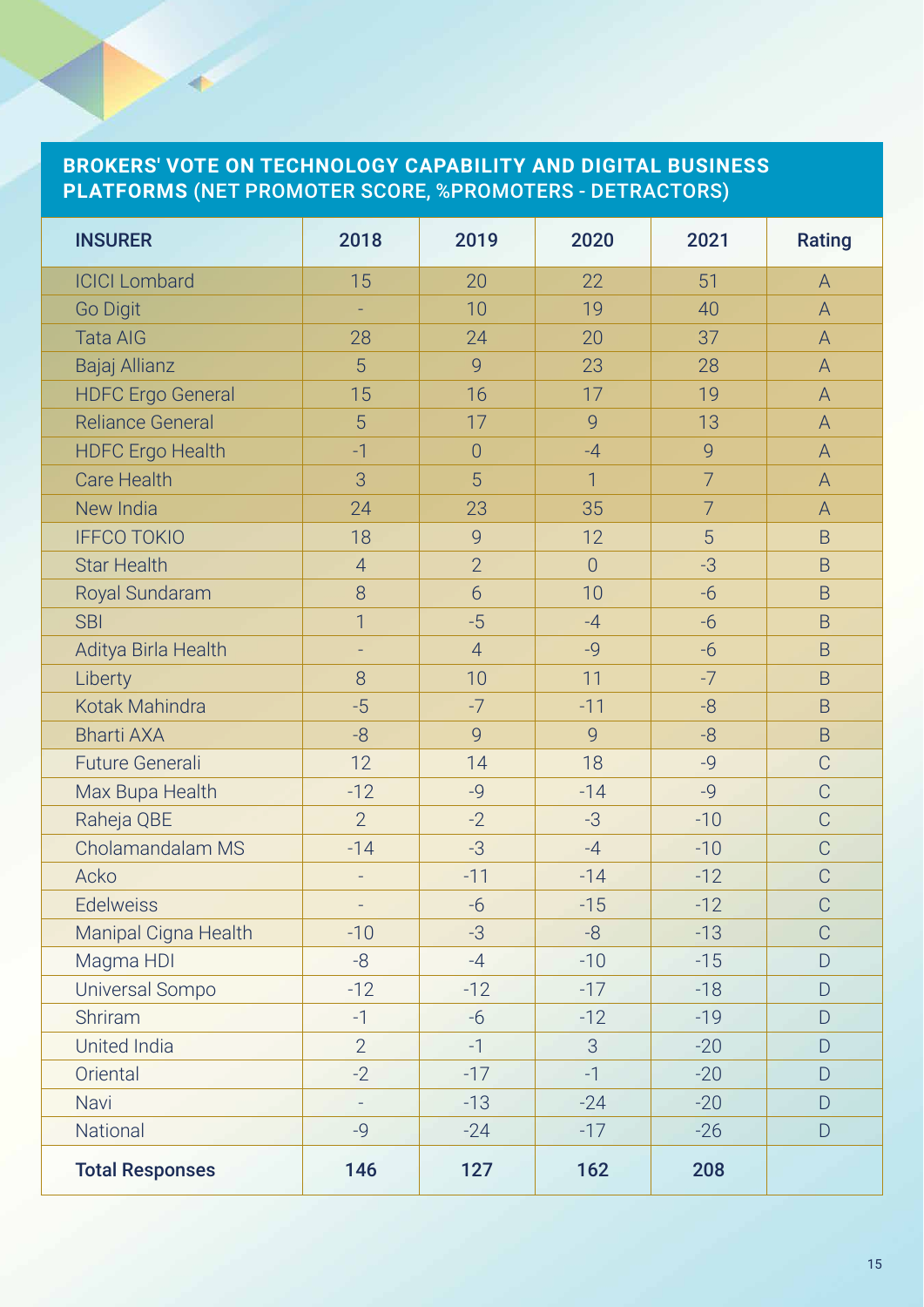# **GLOSSARY**

This survey mentions insurance companies by the short nomenclature that they are popularly known by. The full names of the companies are given below as a glossary:

| <b>GENERAL AND HEALTH INSURERS</b> |                           |                                                 |  |  |
|------------------------------------|---------------------------|-------------------------------------------------|--|--|
| <b>Sr.No</b>                       | <b>Short Nomenclature</b> | <b>Full Nomenclature</b>                        |  |  |
| 1                                  | Acko                      | Acko General Insurance Co. Ltd.                 |  |  |
| $\overline{2}$                     | Aditya Birla Health       | Aditya Birla Health Insurance Co. Ltd.          |  |  |
| $\overline{4}$                     | Bajaj Allianz             | Bajaj Allianz General Insurance Co. Ltd         |  |  |
| 5                                  | <b>Bharti AXA</b>         | Bharti AXA General Insurance Co. Ltd.           |  |  |
| 24                                 | Care Health               | Care Health Insurance Co. Ltd                   |  |  |
| 6                                  | Cholamandalam MS          | Cholamandalam MS General Insurance Co. Ltd.     |  |  |
| 9                                  | Edelweiss                 | Edelweiss Insurance Co. Ltd.                    |  |  |
| 10                                 | <b>Future Generali</b>    | Future Generali India Insurance Co. Ltd.        |  |  |
| 11                                 | Go Digit                  | Go Digit General Insurance Co. Ltd              |  |  |
| 12                                 | <b>HDFC Ergo General</b>  | HDFC Ergo General Insurance Co.Ltd.             |  |  |
| 3                                  | <b>HDFC Ergo Health</b>   | HDFC Ergo Health Insurance Co. Ltd              |  |  |
| 13                                 | <b>ICICI Lombard</b>      | <b>ICICI Lombard General Insurance Co. Ltd.</b> |  |  |
| 14                                 | <b>IFFCO TOKIO</b>        | IFFCO TOKIO General Insurance Co. Ltd.          |  |  |
| 15                                 | Kotak Mahindra            | Kotak Mahindra General Insurance Co. Ltd.       |  |  |
| 16                                 | Liberty                   | Liberty General Insurance Ltd.                  |  |  |
| 17                                 | Magma HDI                 | Magma HDI General Insurance Co. Ltd.            |  |  |
| $\overline{7}$                     | Manipal Cigna Health      | Manipal Cigna Health Insurance Co. Ltd.         |  |  |
| 18                                 | Max Bupa Health           | Max Bupa Health Insurance Co. Ltd               |  |  |
| 19                                 | National                  | National Insurance Co. Ltd.                     |  |  |
| 8                                  | Navi                      | Navi General Insurance Co. Ltd                  |  |  |
| 20                                 | New India                 | The New India Assurance Co. Ltd                 |  |  |
| 21                                 | Oriental                  | The Oriental Insurance Co. Ltd.                 |  |  |
| 22                                 | Raheja QBE                | Raheja QBE General Insurance Co. Ltd.           |  |  |
| 23                                 | Reliance General          | Reliance General Insurance Co.Ltd               |  |  |
| 25                                 | Royal Sundaram            | Royal Sundaram General Insurance Co. Ltd.       |  |  |
| 26                                 | <b>SBI</b>                | SBI Insurance Co. Ltd.                          |  |  |
| 27                                 | Shriram                   | Shriram Insurance Co. Ltd.                      |  |  |
| 28                                 | <b>Star Health</b>        | Star Health & Allied Insurance Co.Ltd.          |  |  |
| 29                                 | <b>Tata AIG</b>           | Tata AIG General Insurance Co. Ltd.             |  |  |
| 30                                 | United India              | United India Insurance Co. Ltd.                 |  |  |
| 31                                 | Universal Sompo           | Universal Sompo General Insurance Co. Ltd.      |  |  |